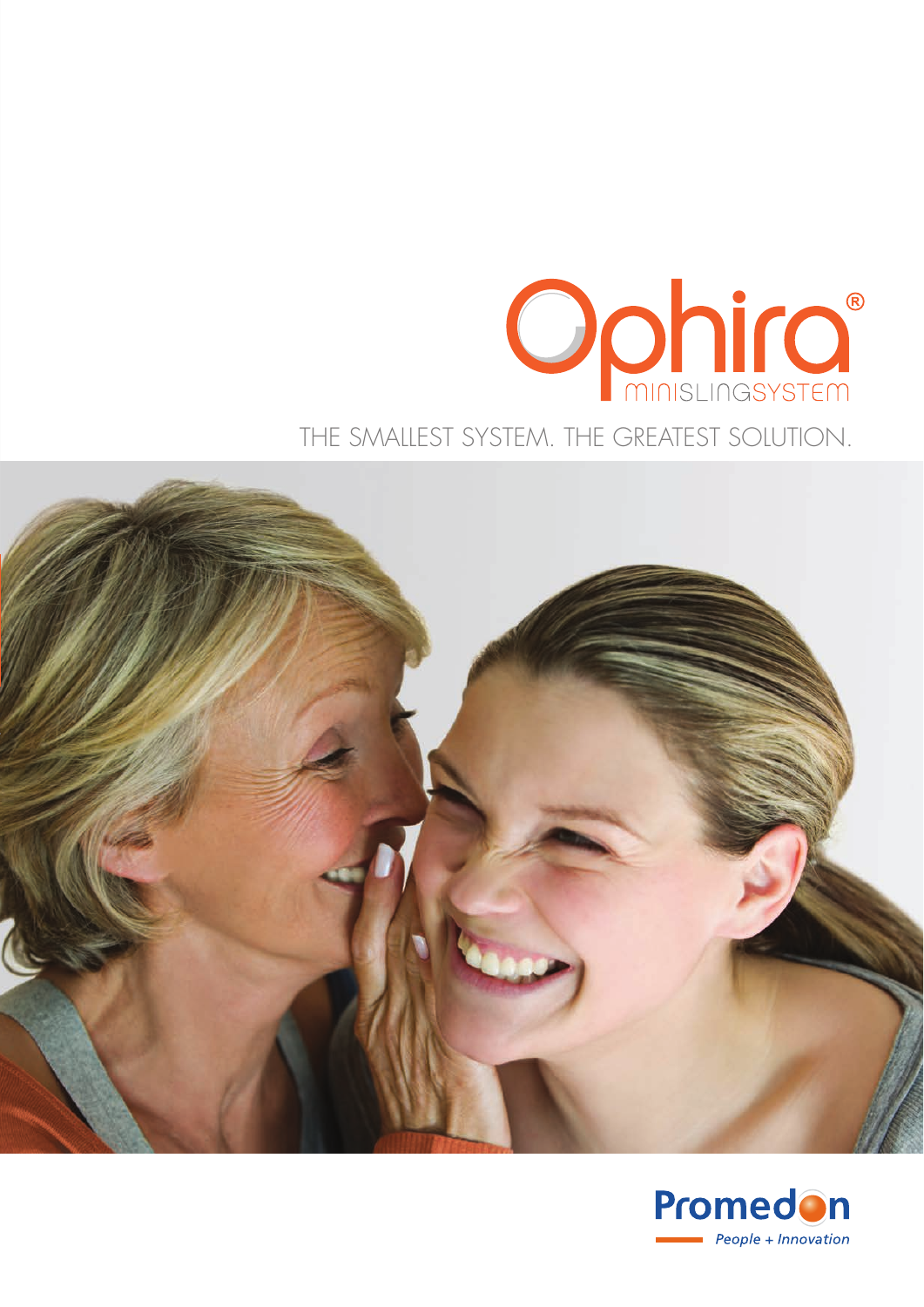

Continued research into female urinary incontinence has led to a minimally-invasive treatment solution

Initial stages of management of urinary incontinence through surgical correction used colposuspension techniques. Retropubic midurethral sling implants without tension followed as a hammock-like device to support the urethra. With this knowledge came the advent of the transobturator approach, which was considered a highly useful option. Today, innovative techniques and new materials have given way to the latest chapter of this treatment evolution: the single incision technique for implanting midurethral slings.

Ophira Mini Sling System represents a notable advance in the evolution of treating female urinary incontinence. Ophira is a minimally-invasive treatment with local anesthesia, a single and very small incision, short surgical time, less pain and bleeding, and rapid patient recovery. This procedure represents an advance toward the outpatient procedure for SUI (1).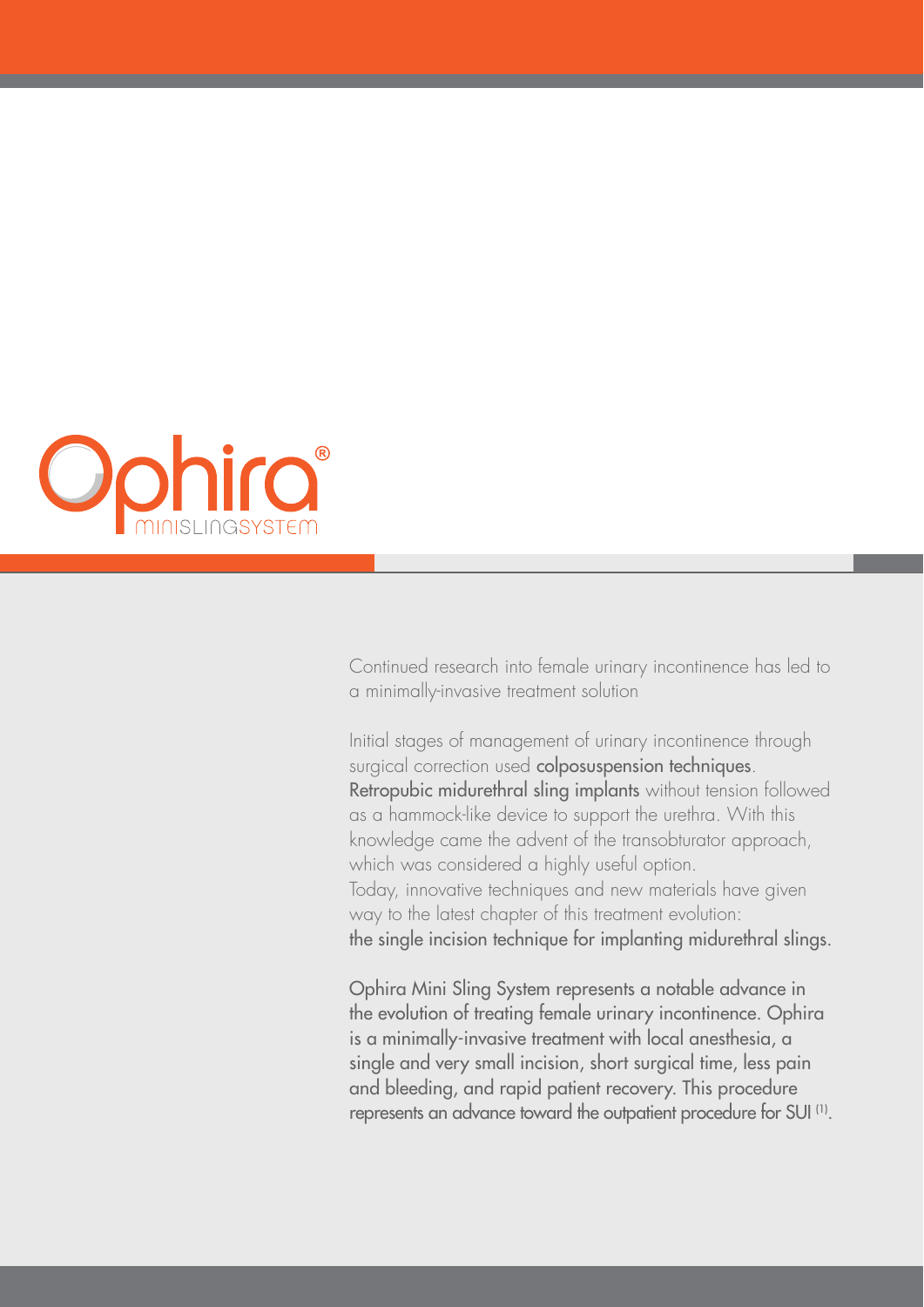

# THE SMALLEST SYSTEM. THE GREATEST SOLUTION.

### EVOLVING THE TREATMENT OF FEMALE URINARY INCONTINENCE





Ophira is a single incision mini sling developed for the treatment of female urinary incontinence.

Made of a100% Type 1 polypropylene mesh suburethral area and two fixation arms, the Ophira System includes a Retractable Insertion Guide used for precise sling placement. Through a single incision and accurate insertion, Ophira offers an efficient procedure and consistent clinical results.

#### IMPROVING MATERIALS AND DESIGN FOR BETTER PERFORMANCE



Ophira, with its Type 1 polypropylene mesh and its thermo-sealed edges, offers an excellent balance of the main biomechanical requirements: tissue integration and low elasticity. An easily identifiable mark in the center helps to achieve a symmetrically centered location for the proper placement of the sling.

Ophira has blue loosening sutures inserted in the base of both fixation arms, giving the ability to correct excessive tension during the procedure for optimum suburethral support. The blue loosening sutures allow to customize the implant to the patient, and once in place yields a successful post-operative result and a better outcome.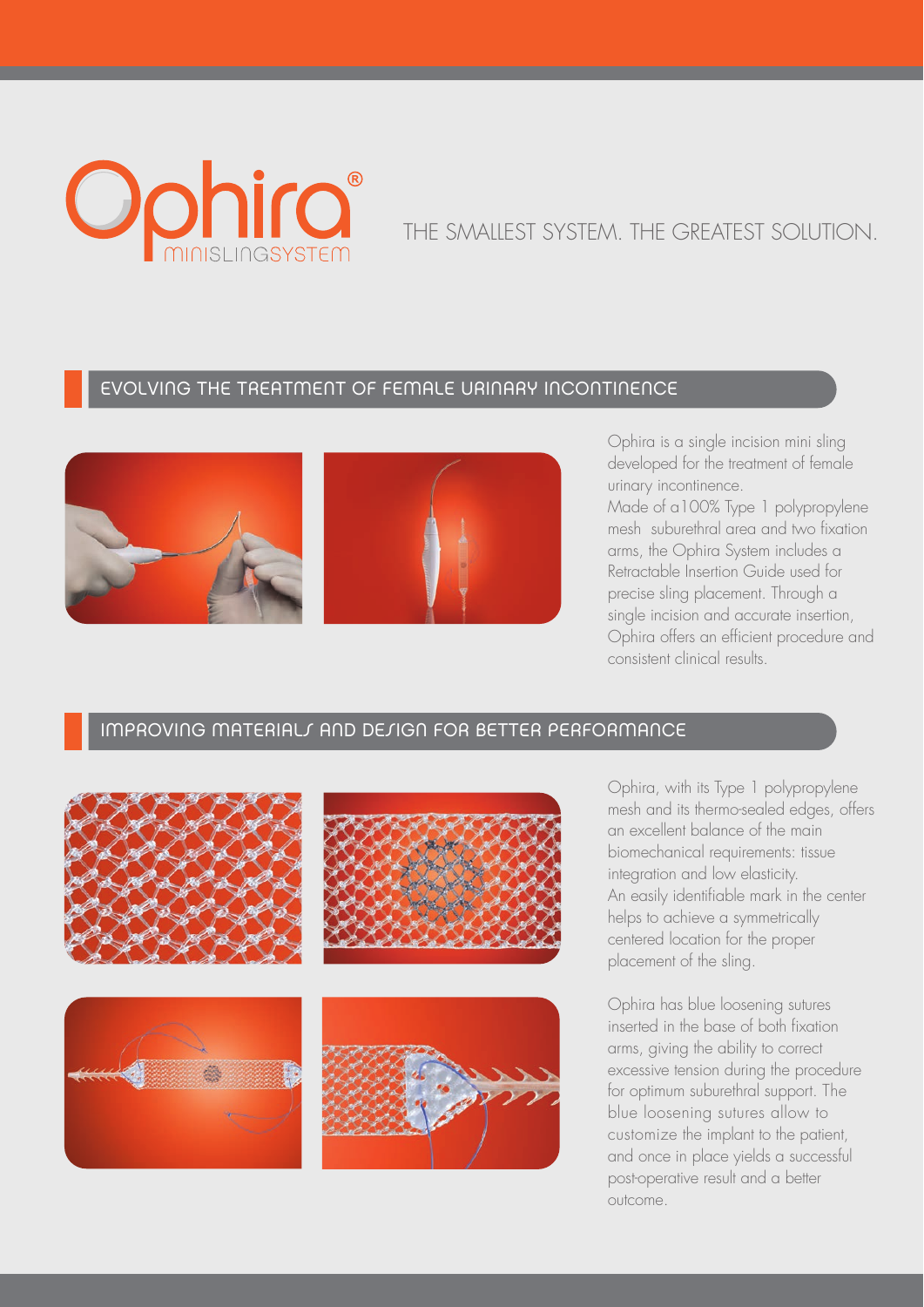#### ENHANCING FIXATION AND ADJUJTABILITY FOR A HIGHER LEVEL OF JAFETY







Ophira's fixation system has an exclusive and innovative design with multiple fixation points along its self-fixating arms. Unlike other implants available on the market that present a single fixation point, Ophira's design offers a high pull out force and greater reliability in its primary fixation. A reliable primary fixation is critical for the final result of the treatment.

The Ophira System offers a safe and simple way to achieve a correct and precise sling placement. The connectors located at the ends enable the Retractable Insertion Guide to be inserted easily and safely.



Ophira Mini Sling System features an innovative anti rotational assembly system between the Retractable Insertion Guide (RIG) and the implant that allows a precise sling insertion.

The Retractable Insertion Guide is exclusively designed to give the best control and the greatest ease when applying the minimally invasive technique and when releasing Ophira in the correct position.

This instrument features an ergonomic handle ideal for minimally-invasive maneuvers. Its 2.2 mm diameter, anatomical curvature, and retractable mechanism make the Insertion Guide the ideal complement to the Ophira Single Incision Mini Sling for a complete system that allows to perform the single incision technique with efficiency and precision for remarkable results.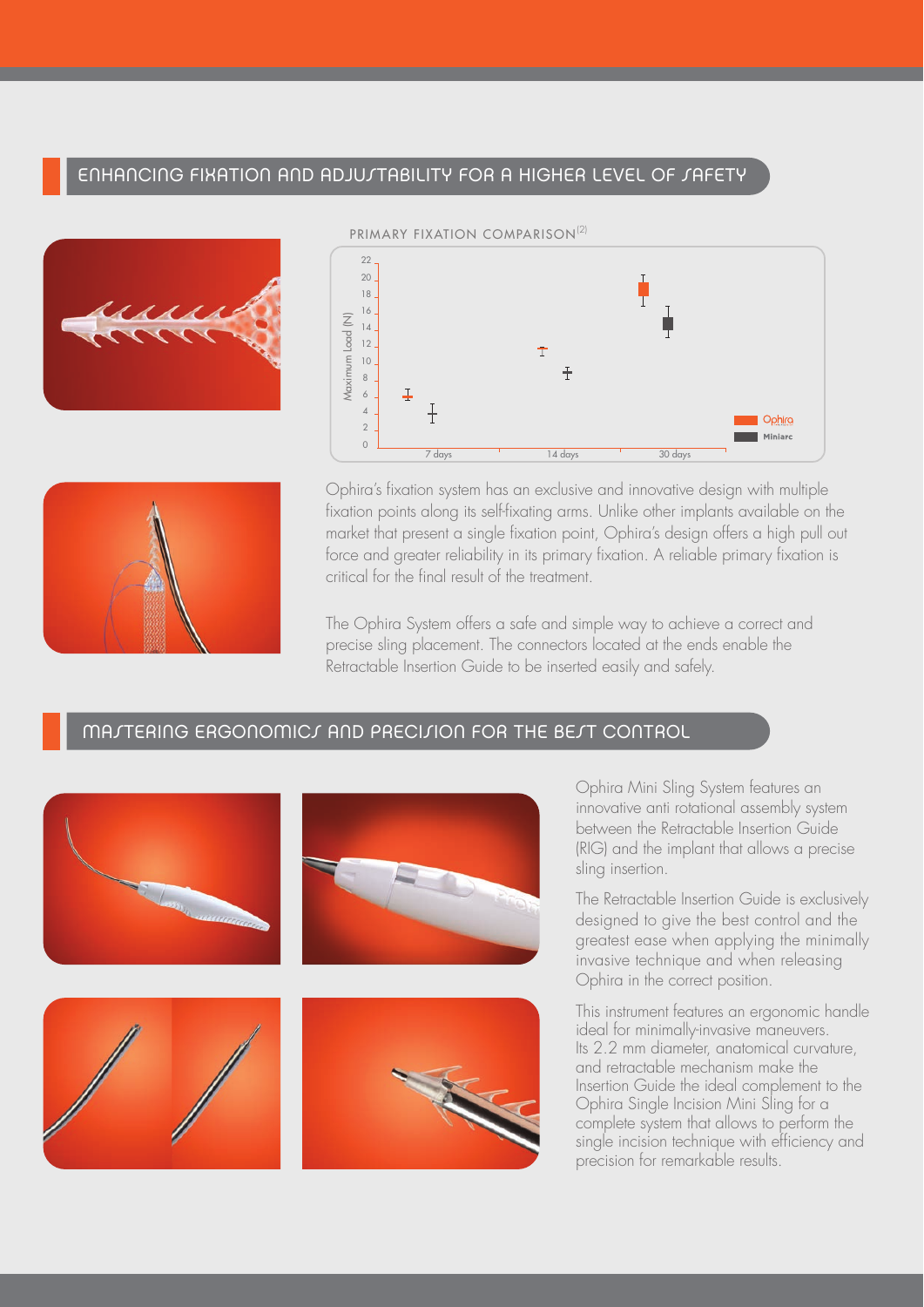Published clinical data from international multicentric research support Ophira efficacy with a maximum follow-up of 2 years.(3)

| <b>OVERALL JUCCEJJ RATE:</b> | 91.6%                  |
|------------------------------|------------------------|
| $\bigcap =$                  | $124$ pts.             |
| ICIQ-JF (O-21):              | $15.8 \text{ to } 1.9$ |
| UDI-6 (O-18):                | 9.2 to 1.7             |
| Mean operative time          | 17 minutes             |
| Max. follow-up:              | 24 months              |

Clinical evidence obtained with Ophira Mini Sling System is consistent in different centers around the world. Ophira offers a safe and efficient method for the treatment of female stress urinary incontinence  $^{(4)}$ . Compared to transobturator and retropubic suburethral slings, Ophira shows no inferiority regarding success rate at mid term follow-up (5,6,7,8,9). The major advantage is the possibility of performing this procedure under local anaesthesia on an ambulatory basis with less blood loss <sup>(5)</sup>. The vaginal sling application of Ophira led to a further reduction of complications by avoiding the retropubic or transobturator space (8). Its unique fixation system results in immediate high efficacy (10).

(1) Palma P., Riccetto C., Reges R., Fraga R., Miyaoka R., Hermann V., Marcondes T. Arcus to arcus microsling: technique and preliminary results. Int Urogynecol J. 19: 1133-1136. DOI 10.1007/s00192-008-0595-x. (2008)

(2) Siniscalchi R T1, Dias F G F1, Fabro I D2, Santos A C P D1, Palma P1, Ricetto C1. 1. Division of Urology, University of Campinas – Unicamp, 2. Division of Engeneering, University of Campinas – Unicamp. Mechanical properties of mini sling fixation devices: Ophira® versus Mini Arc®. 41st Annual ICS Meeting. Glasgow, UK. Abstract #13016. (2011)

(3) Palma P1, Riccetto C1, Bronzatto E1, Castro R2, Altuna S3. 1. University of Campinas - UNICAMP, 2. Federal University of São Paulo - Unifesp – Brazil, 3. Austral University Hospital - Buenos Aires – Argentina. What is the best indication for single incision mini slings? Insights from 2 year follow-up multicentric international study. Int Urogynecol J. 2013 Oct 30. [Epub ahead of print]. DOI 10.1007/s00192-013-2242-4. (2013)

(4) Huebner Jana, Lobodasch Kurt, Brosche Torsten. DRK Krankenhaus Cemnitz-Rabenstein, Gynecology, Chemnitz, Germany. Experience with Vaginal Mini-Sling Ophira: First Interim Analysis.58. Kongress der Deutschen Gesellschaft für Gynäkologie und Geburtshilfe. Munich. Abstract #PO-Gyn 02.12. (2010)

(5) P. P. Smith, R. K. Dhillon, M. Baptiste and A.S. Arunkalaivanan. Comparison of single-incision mid-urethral tape (Ophira™) and transobturator tape (Obtryx™) sub-urethral sling procedures for female stress urinary incontinence. Journal of Clinical Medicine and Research. Vol. 5(4), pp. 53-57, June, 2013. DOI 10.5897/JCMR12.019. (2013)

(6) Arunkalaivanan A1;Smith P2;, Baptiste M3. 1. University of Melbourne, 2. University of Birmingham, 3. City Hospital. Single-Incision Midurethral Tape (Ophira™) Vs Transobturator Tape (Obtryx™): Prospective Comparative Study – 2 Year Follow-Up. 44th ICS Annual Meeting 2014. Rio de Janeiro, Brazil. Abstract #245. (2014)

(7) H. Enzelsberger1, I. Cemer 1, E. Kostersitz1, S. Enzelsberger2. Ophira® (Minisling) versus Monarc® (Tot) - A Prospective Randomized Study for the Treatment of Female Stress Urinary Incontinence at a follow-up of 20 months. 36th Annual Meeting of the International Urogynecological Association. Lisbon, Portugal. Abstract #281. (2011)

(8) Ahn J H1, Chung H S1. 1. Incheon Sarang Hospital. Comparison of Single-Incision Mid-Urethral Tape (Ophira) and Transobturator Tape (Safyre) suburethral sling procedures for female stress urinary incontinence. 44th ICS Annual Meeting 2014. Rio de Janeiro, Brazil. Abstract #263. (2014)

(9) Mehmet Bilgehan Yuksel, Osman Kose , Ayhan Karakose, Sacit Nuri Gorgel, Yuksel Yılmaz, Bilal Gumus. 2013 Turkey. The comparison of short term results of transobturatour tape and single incision midurethral sling procedures. Int J Women's Health Reproduction Sci Vol. 1, No. 3, Autumn 201. (2013)

(10) Pushkar D, Kasyan G, Godunov B, Gvozdev M, Lynova Y. MSMSU, Russia. Preliminary results of treatment of stress urinary incontinence with Ophira Mini-Sling. ICS/IUGA Meeting (Toronto, Canada) . Abstract #800. (2010)